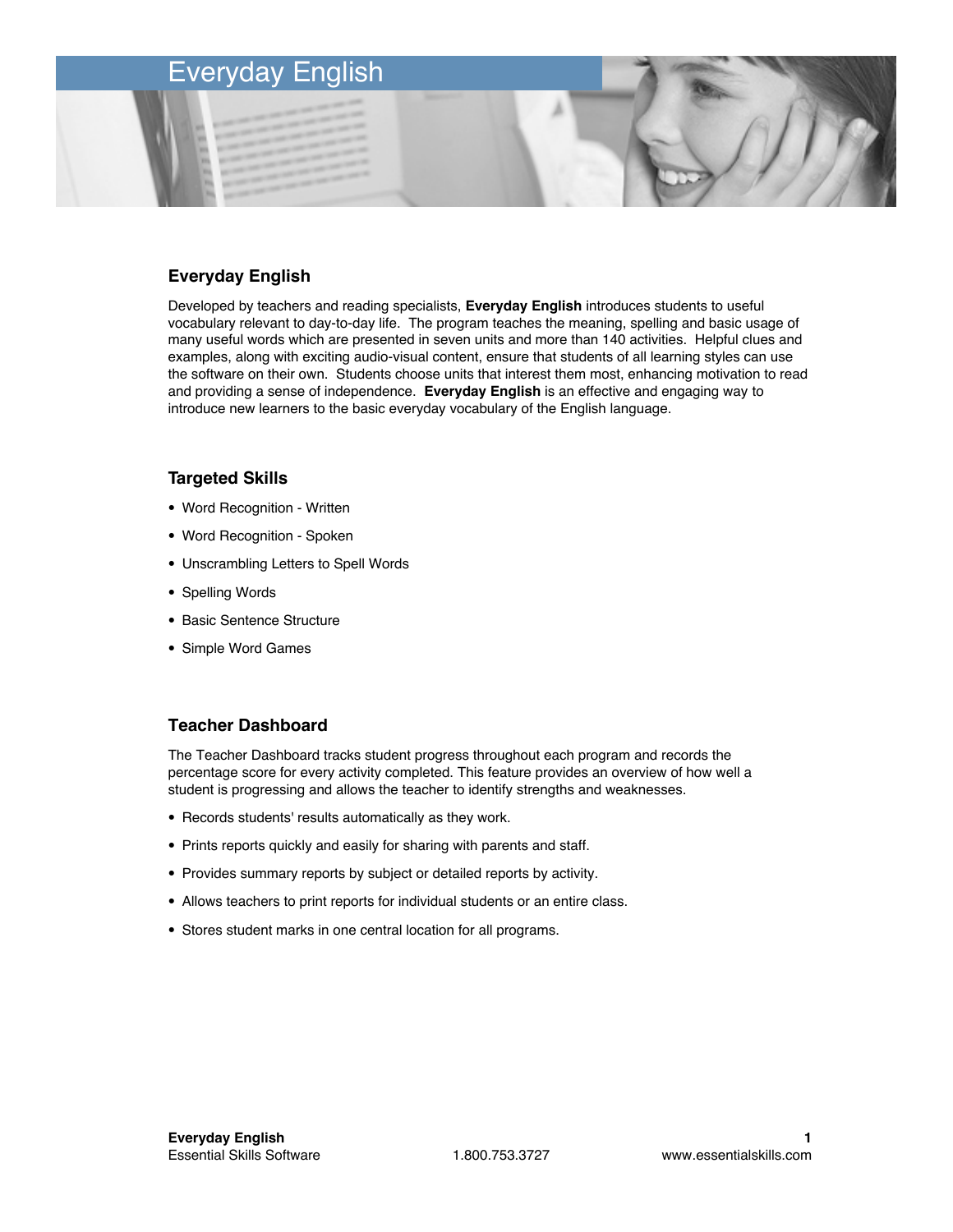### **Program Outline**

The program is broken down into 7 main units, which can all be accessed from the main menu. Each of these subunits contains its own word list. On the following pages, each of these different units are broken down. The main menu units are:

- 1. Colors 16 activities
- 2. Numbers 18 activities
	- 3. Time 36 activities
- 4. Weather 17 activities
	- 5. Food 16 activities
- 6. Clothes 23 activities
- 7. School Words 20 activities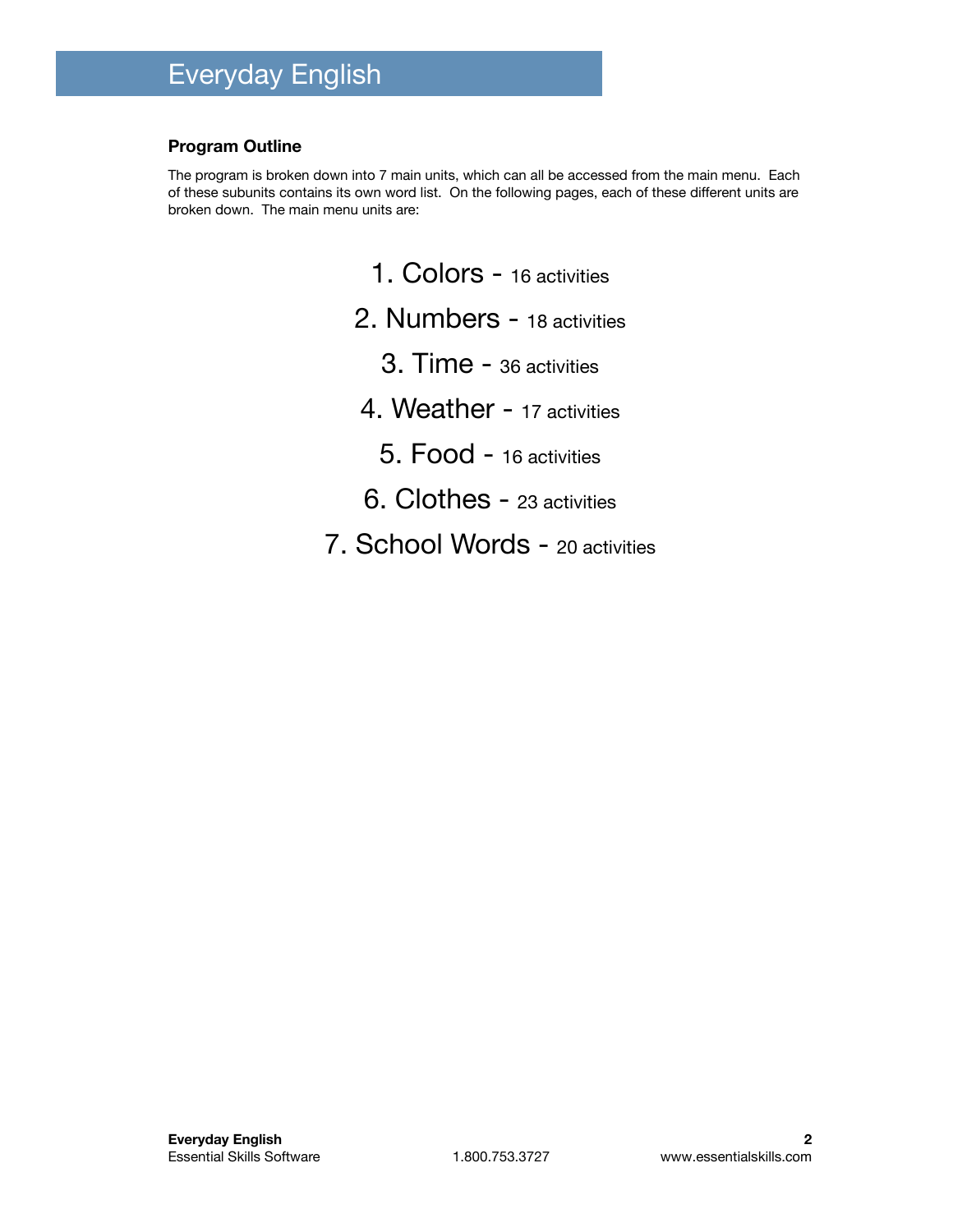- 1.1 Color Words *red, yellow, blue, green, white, black*
- 1.2 More Color Words *orange, pink, purple, brown, gray, aqua*

| <b>ACTIVITY NAME</b>                        | <b>INSTRUCTION</b>                                                           | <b>REQUIRED SKILLS</b>  |
|---------------------------------------------|------------------------------------------------------------------------------|-------------------------|
| <b>Repeat After Me</b>                      | Repeat after me.<br>(with audio and visual cues)                             | Understand color words. |
| <b>Color Match</b>                          | Match written colors to visual colors.                                       |                         |
| <b>Spelling Mistakes</b>                    | Click on the correct spelling of the color.<br>(with audio cue)              | Spell color words.      |
| <b>Scrambled Letters:</b><br>Listen & Spell | Put the letters in the correct order.<br>(with visual cue)                   |                         |
| <b>Listen &amp; Click</b>                   | Click on the color that you hear.<br>(visual options)                        | Understand color words. |
| Listen & Click 2                            | Click on the color that you hear.<br>(written options)                       | Read color words.       |
| <b>Word Search</b>                          | Find the words.                                                              |                         |
| <b>Picture Crossword</b><br><b>Puzzle</b>   | Click on the pictures to hear the words,<br>type the answers in the squares. | Spell color words.      |

- 2.1 Numbers 1-10
- 2.2 Numbers 11-20
- 2.3 Numbers 20-100

| <b>ACTIVITY NAME</b>                                 | <b>INSTRUCTION</b>                                                           | <b>REQUIRED SKILLS</b>                            |
|------------------------------------------------------|------------------------------------------------------------------------------|---------------------------------------------------|
| <b>Repeat After Me</b>                               | Repeat after me.<br>(with audio and visual cues)                             | Understand number<br>words.<br>Read number words. |
| <b>Number Match</b>                                  | Match the numbers.<br>(numerical and written forms)                          |                                                   |
| <b>Listen &amp; Click</b>                            | Click on the number that you hear.                                           |                                                   |
| <b>Scrambled Letters:</b><br><b>Listen and Spell</b> | Put the letters in the correct order.<br>(with audio and visual cues)        |                                                   |
| <b>Crossword Puzzle</b>                              | Click on the pictures to hear the words,<br>type the answers in the squares. | Spell number words.                               |
| <b>What's the Order?</b>                             | Click on the numbers in the correct order.<br>(written form cues)            | Understand number<br>words.<br>Read number words. |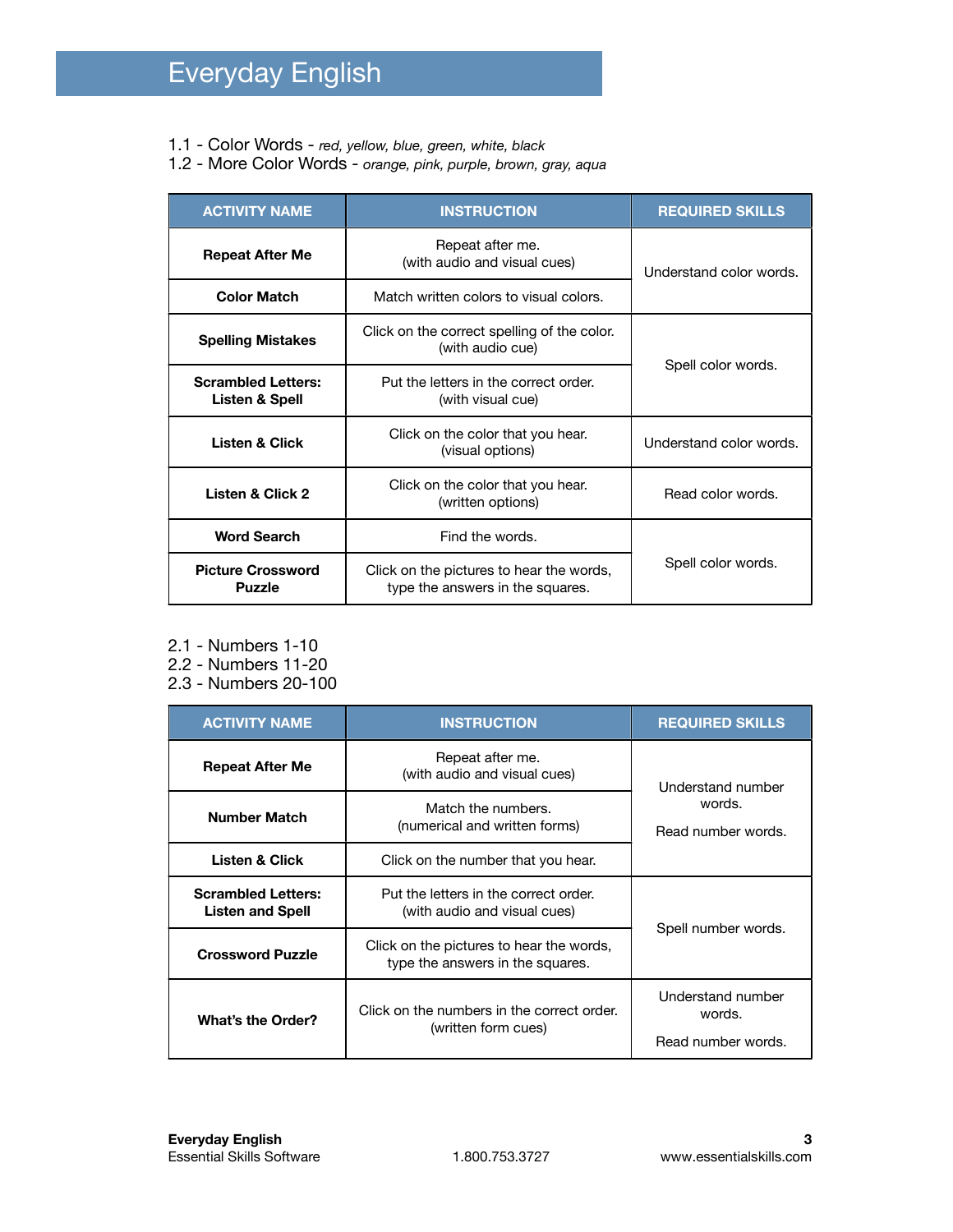- 3.1 How to Tell Time I *to the hour*
- 3.2 How to Tell Time II *to the half hour and quarter hour*

| <b>ACTIVITY NAME</b>      | <b>INSTRUCTION</b>                                           | <b>REQUIRED SKILLS</b>                               |
|---------------------------|--------------------------------------------------------------|------------------------------------------------------|
| <b>Repeat After Me</b>    | Repeat after me. (visual and audio cues)                     |                                                      |
| <b>Clock Match</b>        | Match the analog and digital clocks.                         | Understand time words.                               |
| <b>Click on the Clock</b> | Click on the clock that shows the time you hear.             | Understand digital and<br>analog clocks to the hour, |
| What Time is It?          | Fill in the blank by clicking on the missing word.           | half-hour and quarter-<br>hour.                      |
| <b>Match the Time</b>     | Click on the analog clock that matches the time<br>you hear. |                                                      |
| <b>Time to Spell</b>      | Type the blue time word you hear.                            | Spell time words.                                    |

3.3 - Times of the Day - *morning, afternoon, evening*

| <b>ACTIVITY NAME</b>                                 | <b>INSTRUCTION</b>                                                | <b>REQUIRED SKILLS</b>      |
|------------------------------------------------------|-------------------------------------------------------------------|-----------------------------|
| <b>Repeat After Me</b>                               | Repeat after me. (visual and audio cues)                          |                             |
| <b>Match</b>                                         | Match the picture to the word.                                    | Understand the times of     |
| <b>What's the Order?</b><br>(2 activities)           | Click the words/pictures in the correct order.                    | the day.                    |
| <b>Spelling Mistakes</b>                             | Click on the correct spelling.                                    |                             |
| <b>Scrambled Letters:</b><br><b>Listen and Spell</b> | Put the letters in the correct order.<br>(visual and audio clues) | Spell the times of the day. |

- 3.4 Language Focus: In the Morning
- 3.5 Language Focus: In the Afternoon
- 3.6 Language Focus: In the Evening

| <b>ACTIVITY NAME</b>                                 | <b>INSTRUCTION</b>                                                                  | <b>REQUIRED SKILLS</b>                                                         |
|------------------------------------------------------|-------------------------------------------------------------------------------------|--------------------------------------------------------------------------------|
| In the Morning I                                     | Repeat after me. (visual and audio cues)                                            |                                                                                |
| Match                                                | Match the pictures to the activities.                                               |                                                                                |
| Click on the<br><b>Correct Sentence</b>              | Click on the correct sentence.<br>(visual and audio cues)                           | Understand common<br>activities associated with<br>different times of the day. |
| Click on the<br><b>Correct Picture</b>               | Click on the picture that matches the activity<br>you hear. (visual and audio cues) | Understand basic<br>sentence structure.                                        |
| <b>Find the Mistake</b>                              | Click on the correct words to complete the<br>sentence.                             |                                                                                |
| <b>Scrambled Letters:</b><br><b>Listen and Spell</b> | Put the letters in the correct order.<br>(visual and audio cues)                    | Spell time words.                                                              |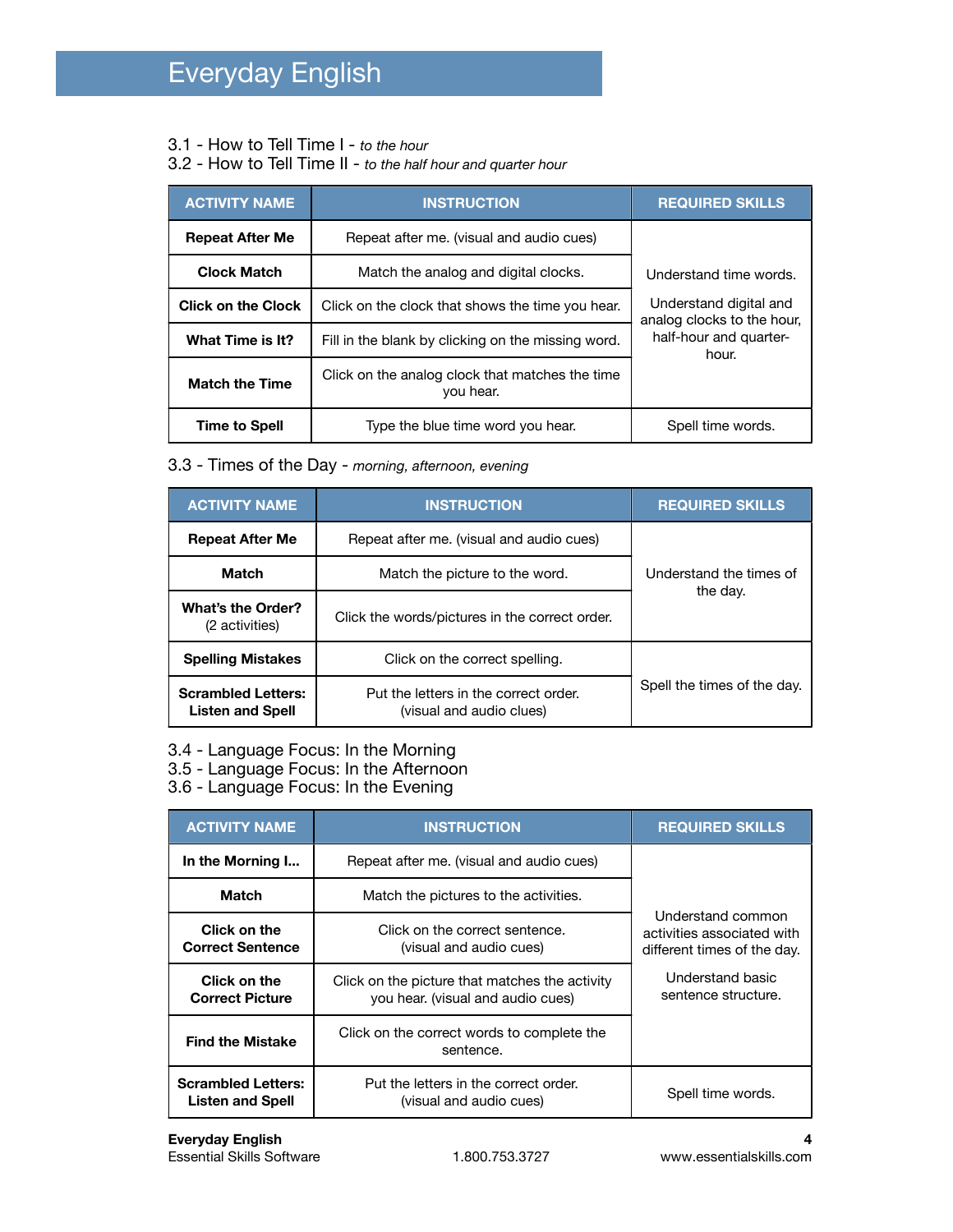4.1 - Weather Words - *sunny, raining, snowing, cloudy, foggy*

| <b>ACTIVITY NAME</b>                                    | <b>INSTRUCTION</b>                                                             | <b>REQUIRED SKILLS</b>                              |
|---------------------------------------------------------|--------------------------------------------------------------------------------|-----------------------------------------------------|
| <b>Repeat After Me</b>                                  | Repeat after me. (visual and audio cues)                                       |                                                     |
| <b>Weather Match</b>                                    | Match the picture to the word.                                                 | Understand weather<br>words.<br>Read weather words. |
| <b>Listen &amp; Click</b>                               | Click on the weather word that you hear.                                       |                                                     |
| <b>Memory Game</b>                                      | Click the boxes to match the words with their<br>pictures in this memory game. |                                                     |
| <b>Spelling Mistakes</b>                                | Click on the correct spelling. (audio cues)                                    |                                                     |
| <b>Scrambled</b><br>Letters: Listen and<br><b>Spell</b> | Put the letters in the correct order.<br>(visual and audio cues)               | Spell weather words.                                |

## 4.2 - The Seasons - *spring, summer, fall, winter*

| <b>ACTIVITY NAME</b>                                  | <b>INSTRUCTION</b>                                               | <b>REQUIRED SKILLS</b>                              |
|-------------------------------------------------------|------------------------------------------------------------------|-----------------------------------------------------|
| <b>Repeat After Me</b>                                | Repeat after me. (visual and audio cues)                         | Understand weather<br>words.<br>Read weather words. |
| <b>Season Match</b>                                   | Match the picture to the word.                                   |                                                     |
| <b>Listen &amp; Click</b>                             | Click on the weather word that you hear.                         |                                                     |
| <b>Spelling Mistakes</b>                              | Click on the correct spelling. (audio cues)                      |                                                     |
| <b>Scrambled</b><br>Letters: Listen &<br><b>Spell</b> | Put the letters in the correct order.<br>(visual and audio cues) | Spell weather words.                                |

## 4.3 - Weather Review

| <b>ACTIVITY NAME</b>                         | <b>INSTRUCTION</b>                                                                 | <b>REQUIRED SKILLS</b>                                                      |
|----------------------------------------------|------------------------------------------------------------------------------------|-----------------------------------------------------------------------------|
| <b>Word Search</b>                           | Find the words.                                                                    | Understand weather<br>words.<br>Read weather words.<br>Spell weather words. |
| <b>Picture Crossword</b>                     | Click on the pictures to hear the words, type the<br>answers in the squares.       |                                                                             |
| What's the Word?                             | Click on the weather word that you hear.                                           |                                                                             |
| <b>Correct Sentence</b>                      | Click on the sentence that has the words in the<br>correct order. (with audio cue) |                                                                             |
| <b>Words in Order</b>                        | Click on the words of the sentence in the<br>correct order. (with audio cue)       |                                                                             |
| What is the<br><b>Weather Like</b><br>Today? | Put the letters in the correct order.<br>(visual and audio cues)                   |                                                                             |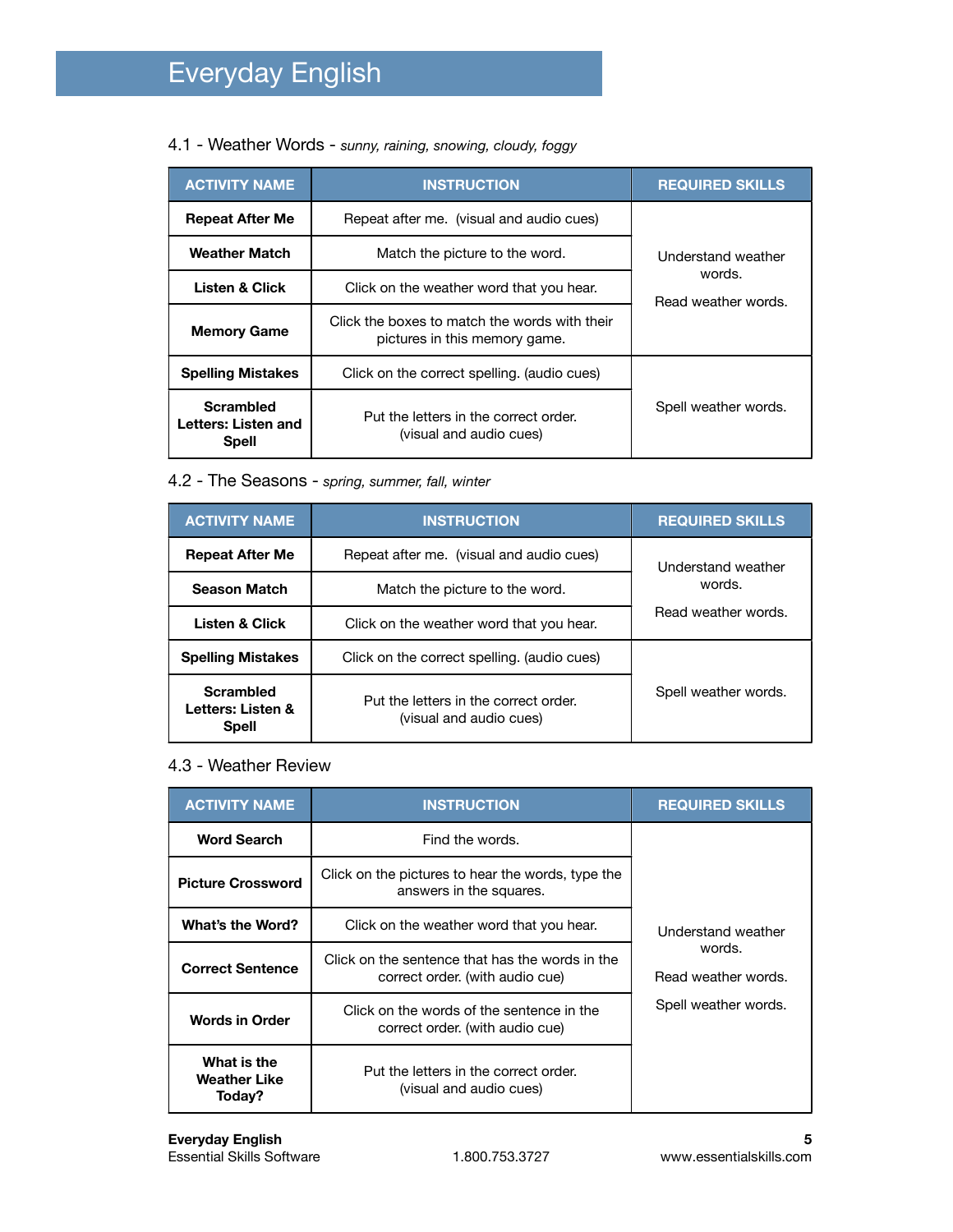5.1 - Food Words Group 1 - *bread, apple, banana, milk, cheese, cake, eggs, sandwich, salad, chocolate* 5.2 - Food Words Group 2 - *potato, strawberry, pear, ice cream, orange, peach, fruit juice, hamburger, pizza, spaghetti*

| <b>ACTIVITY NAME</b>                      | <b>INSTRUCTION</b>                                                                                   | <b>REQUIRED SKILLS</b>                     |
|-------------------------------------------|------------------------------------------------------------------------------------------------------|--------------------------------------------|
| <b>Repeat After Me</b>                    | Repeat after me. (visual and audio cues)                                                             | Understand food words.<br>Read food words. |
| <b>Food Match</b>                         | Match the picture to the word.                                                                       |                                            |
| <b>Listen &amp; Click</b>                 | Click on the picture of the food word you hear.                                                      |                                            |
| <b>Spelling Mistakes</b>                  | Click on the correct spelling.                                                                       | Spell food words.                          |
| <b>Scrambled Letters</b>                  | Put the letters in the correct order.<br>(visual and audio cues)                                     |                                            |
|                                           | Click the boxes to match the words with their<br><b>Memory Game</b><br>pictures in this memory game. | Understand food words.                     |
|                                           |                                                                                                      | Read food words.                           |
| <b>Word Search</b>                        | Find the words.                                                                                      | Spell food words.                          |
| <b>Picture Crossword</b><br><b>Puzzle</b> | Click on the pictures to hear the words, type the<br>answers in the squares.                         |                                            |

## 5.3 - Let's Talk About Food - *spicy, sour, sweet, hot, cold, greasy, healthy, salty*

| <b>ACTIVITY NAME</b>                       | <b>INSTRUCTION</b>                                                            | <b>REQUIRED SKILLS</b>            |
|--------------------------------------------|-------------------------------------------------------------------------------|-----------------------------------|
| <b>Ways to Describe</b><br>Food            | Repeat after me. (visual and audio cues)                                      | Understand food words.            |
| Match                                      | Match the picture to the word.                                                | Read food words.                  |
| <b>Word Order</b>                          | Put the words in the correct order. (audio<br>sentence cue)                   | Understand sentence<br>structure. |
| <b>Scrambled Letters</b>                   | Put the letters in the correct order.<br>(visual and audio cues)              | Spell food words.                 |
| <b>Describing Food</b>                     | Click on the correct word to finish this sentence.<br>(visual and audio cues) | Understand sentence<br>structure. |
| <b>Describing Food:</b><br><b>Scramble</b> | Put the letters in the correct order.<br>(visual and audio cues)              |                                   |
| <b>Word Search</b>                         | Find the words.                                                               | Spell food words.                 |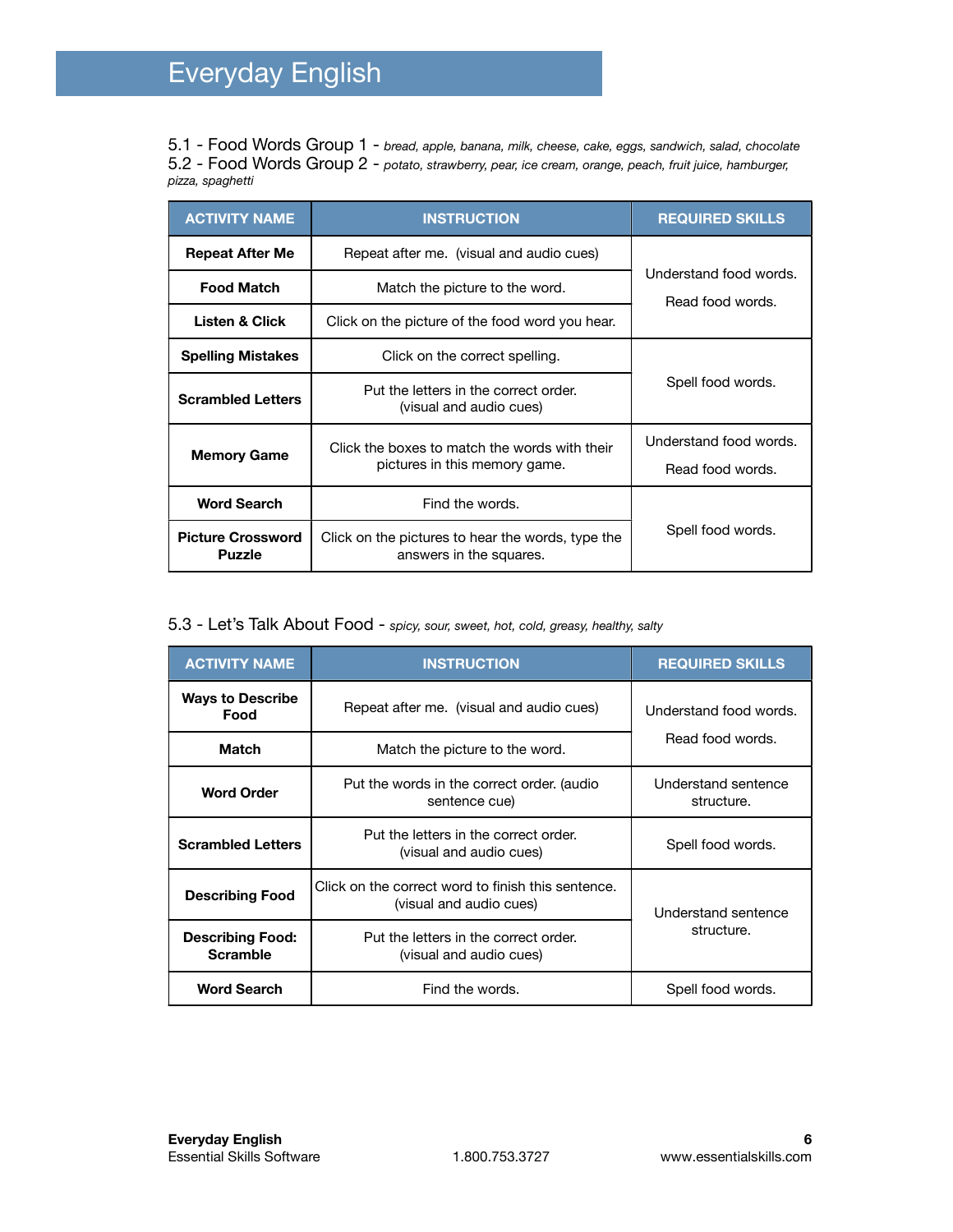6.1 - Clothes Group 1 - *hat, t-shirt, sweater, shirt, pants, scarf, gloves, jeans, dress, skirt* 6.2 - Clothes Group 2 - *bathing suit, boots, snowsuit, shorts, mittens, socks, jacket, pajamas, shoes, overalls*

| <b>ACTIVITY NAME</b>     | <b>INSTRUCTION</b>                                                                                   | <b>REQUIRED SKILLS</b>        |
|--------------------------|------------------------------------------------------------------------------------------------------|-------------------------------|
| <b>Repeat After Me</b>   | Repeat after me. (visual and audio cues)                                                             |                               |
| <b>Clothing Match</b>    | Match the picture to the word.                                                                       | Understand clothing<br>words. |
| <b>Listen and Click</b>  | Click on the piece of clothing that you hear.<br>(written and audio cues)                            | Read clothing words.          |
| <b>Spelling Mistakes</b> | Click on the correct spelling.                                                                       |                               |
| <b>Scrambled Letters</b> | Put the letters in the correct order.<br>(visual and audio cues)                                     | Spell clothing words.         |
|                          | Click the boxes to match the words with their<br><b>Memory Game</b><br>pictures in this memory game. | Understand clothing<br>words. |
|                          |                                                                                                      | Read clothing words.          |
| <b>Word Search</b>       | Find the words.                                                                                      |                               |
| <b>Picture Crossword</b> | Click on the pictures to hear the words, type the<br>answers in the squares.                         | Spell clothing words.         |

#### 6.3 - Let's Talk About Clothes - *flowered, striped, checkered, heavy, light, long, short, fancy, casual*

| <b>ACTIVITY NAME</b>                           | <b>INSTRUCTION</b>                                               | <b>REQUIRED SKILLS</b>                                |
|------------------------------------------------|------------------------------------------------------------------|-------------------------------------------------------|
| <b>Which Sentence is</b><br>Right?             | Click on the sentence that you hear.                             | Understand sentence<br>structure.                     |
| What Am I<br><b>Wearing?</b>                   | Match the picture to the word.                                   | Understand clothing<br>words.<br>Read clothing words. |
| <b>Words to Describe</b><br><b>Clothes</b>     | Repeat after me. (visual and audio cues)                         |                                                       |
| <b>Match</b>                                   | Match the picture to the word.                                   |                                                       |
| <b>Scrambled Letters</b>                       | Put the letters in the correct order.<br>(visual and audio cues) | Spell clothing words.                                 |
| Click on the<br><b>Phrase That You</b><br>Hear | Click on the phrase that you hear.                               | Understand sentence<br>structure.                     |
| <b>Word Order</b>                              | Put the words in the correct order. (audio<br>sentence cue)      |                                                       |
| <b>Word Search</b>                             | Find the words.                                                  | Spell clothing words.                                 |